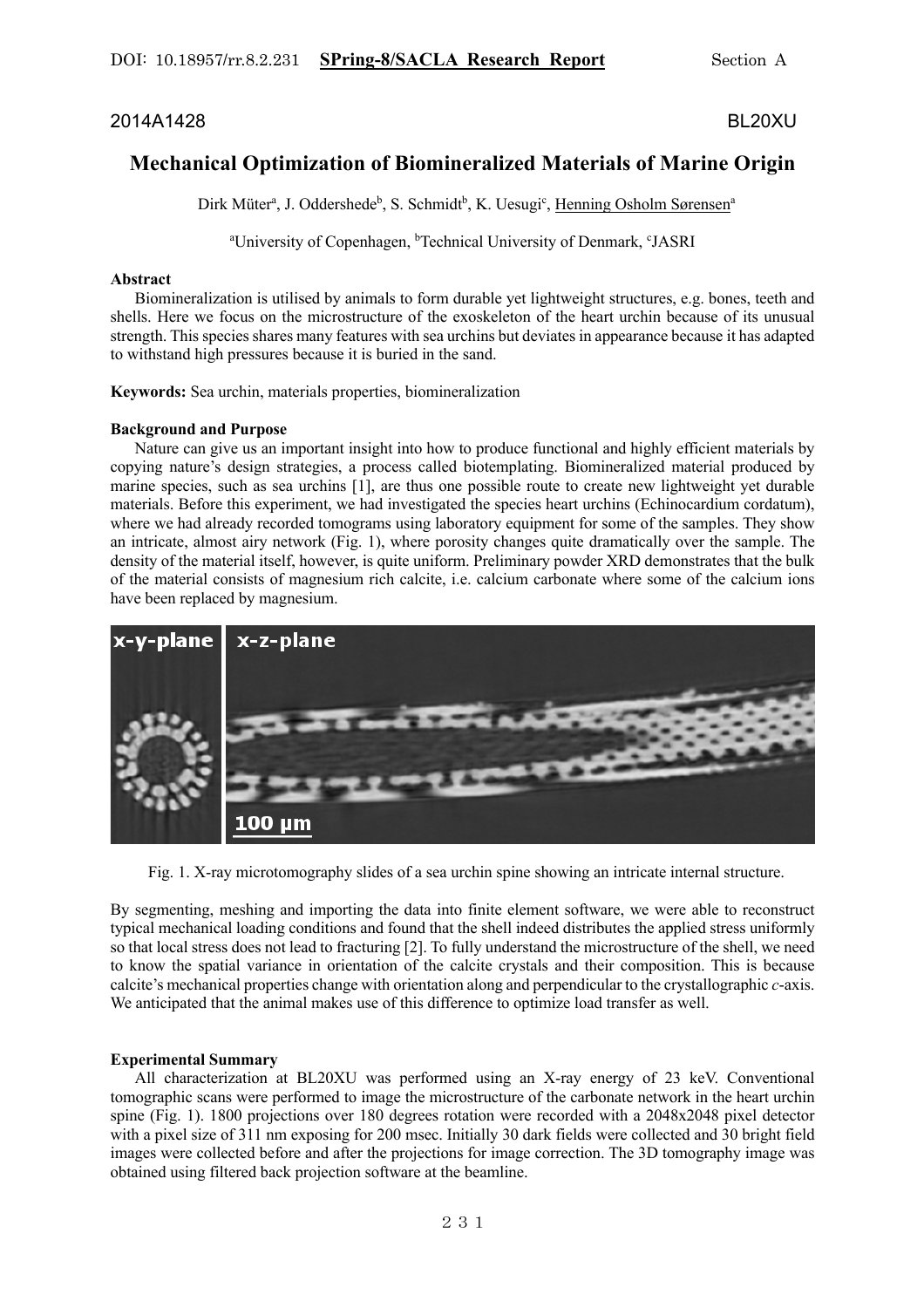The local misorientation variation of the single crystalline sea urchin spine was to sought mapped using 3DXRD microscopy also with an X-ray energy of 23 keV. We used a line beam approach (beam height 12 µm) that covered the full width of the spine. Two sets of diffraction data were recorded (exposure time 200 msec) while rotating the sample over 200 degrees in steps of 0.06 degrees. First we recorded far-field data on CCD area detector 2048 x 2048 pixels with a pixel size of 18.75  $\mu$ m in order to determine the average crystal orientation of the spine. Second we recorded near-field diffraction data using a high resolution detector (Photron SA2, 4.56 µm pixel size).

The position of the diffraction peaks in the far-field data were identified using peaksearch from the ImageD11 package [3], which used the Fabio python module [4] to read the image files. Subsequently, the peak positions were transformed into scattering vectors (g-vectors) also using the ImageD11 software. The program GrainSpotter [5] determined the single crystal average orientation of a slice of the spine using the far-field data set. This crystal orientation was used subsequently to try to determine a spatially resolved orientation map of the same slice using GrainSweeper [6], which is developed by S. Schmidt at the Technical University of Denmark to identify all diffraction peaks in our near field images and from these reconstruct the local crystal orientations.

#### **Results and Discussion**

 The reconstruction of the orientation map was performed, with GrainSweeper (for details about the program, please consult [6] and [7]; for a study using GrainSweeper on data from BL20XU see [8]), using a series of different segmentations of the near-field direction images into binary images, e.g. every pixel is assigned as having being hit by a Bragg peak or not. The reconstructed maps were heavily biased by the choice of segmentation. The best orientation map is shown in Figure 2 was made using the sweeper2png software, that is part of GrainSweeper [7]. This should in principle provide us with an accurate spatial map of the crystal orientation but it seems that the resolution of the experiment is not high enough to separate peaks from different parts of crystal. If that had been the case the map should have looked as a course map of the left side of Fig. 1. with a colour code on top, signifying the local orientation of the map. Instead, we have a map that fills out more than the full diameter of the spine. We did test a number of ways to segment the near field diffraction image as we suspected that our segmentation threshold was too low such that we did not catch the fine structure of the diffraction peaks. Attempts to use higher thresholds unfortunately only lead to subsections of the map seen in Fig. 2 but still did not look like a slice through the spine structure. Since we have reconstructed a crystal in orientation in areas where there is no material in the spine, we are not confident that the orientation map is accurate and thus we cannot determine if the spine is made out of one single crystal or a large number of nearly parallel crystallites as proposed in [9].



Fig. 2. A slice of one misorientation map of the single crystal in the heart urchin spine. The colors represent a misorientation range of up to 0.51 degree from the average orientation. Dark blue and bright yellow indicate that the local reconstructed orientation is furthest from the average crystal orientation.